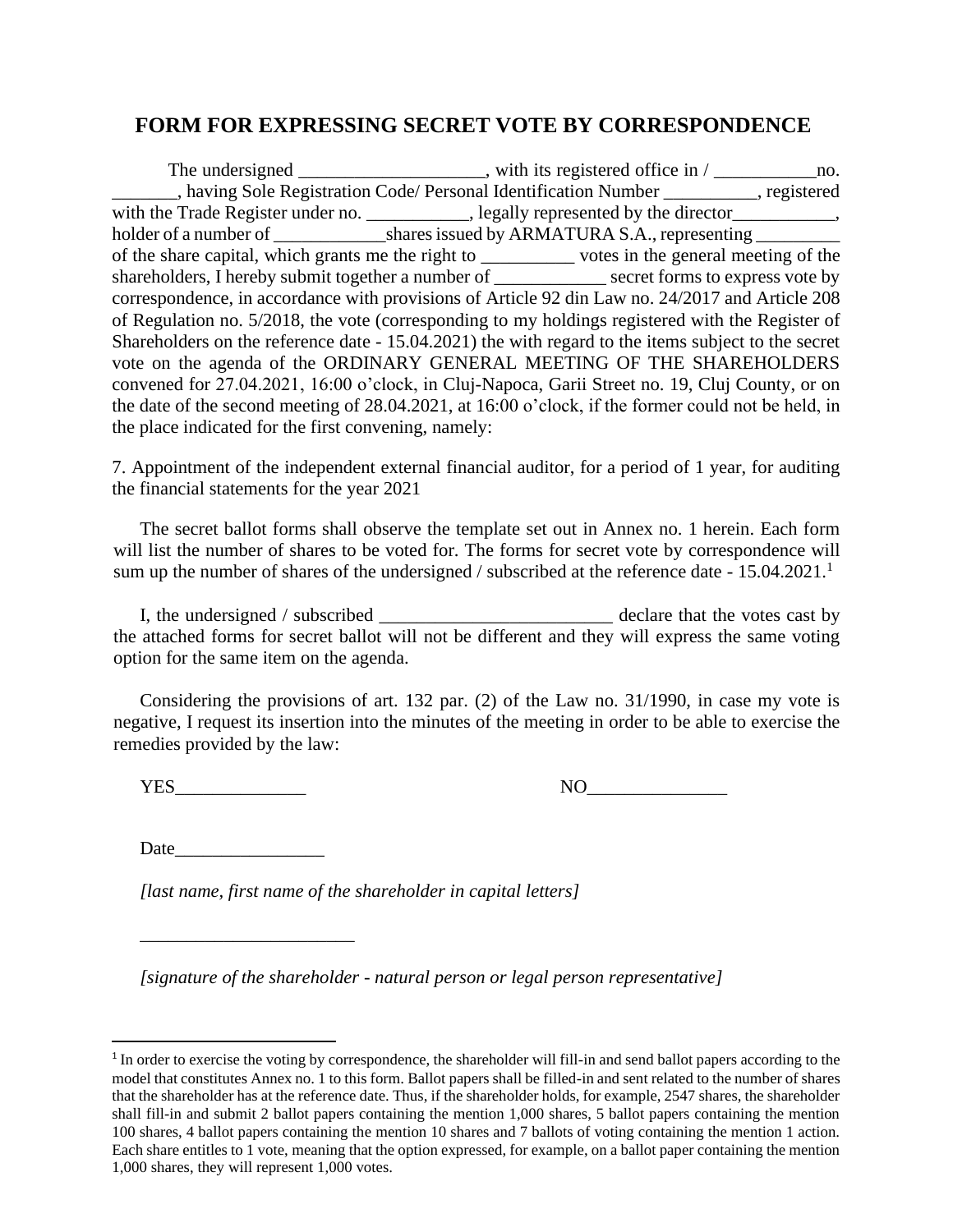By filling in and signing this form for expressing secret vote by correspondence, I undertake to send a copy of this form, in original, to the registered office of ARMATURA SA, bearing the wording *"SECRET VOTE BY CORRESPONDENCE FOR THE ORDINARY GENERAL MEETING OF THE SHAREHOLDERS DATED\_\_\_\_\_\_\_\_\_\_\_, TIME O'CLOCK"*. At the same time, I undertake the obligation to put the forms for secret ballot in a separate closed envelope, bearing the wording *"IT CONTAINS SECRET BALLOT FORMS BY CORRESPONDENCE FOR THE ORDINARY GENERAL MEETING OF THE SHAREHOLDERS DATED* FIME O'CLOCK", that will be inserted in the former envelope containing the form for expressing secret vote by correspondence and the copies of the identity documents/ registration certificate. Moreover, I undertake the obligation to submit a valid identity document – identity bulletin/card in the case of shareholders natural persons, respectively registration certificate and the copy of the identity document of the legal representative in the case of legal persons. I also undertake to submit such documentation in a timely manner, so that it is registered with the registry from the headquarters of the Company, on 25.04.2021, at 16:00 o'clock the latest, under the sanction of losing the exercise of the voting right in the meeting.